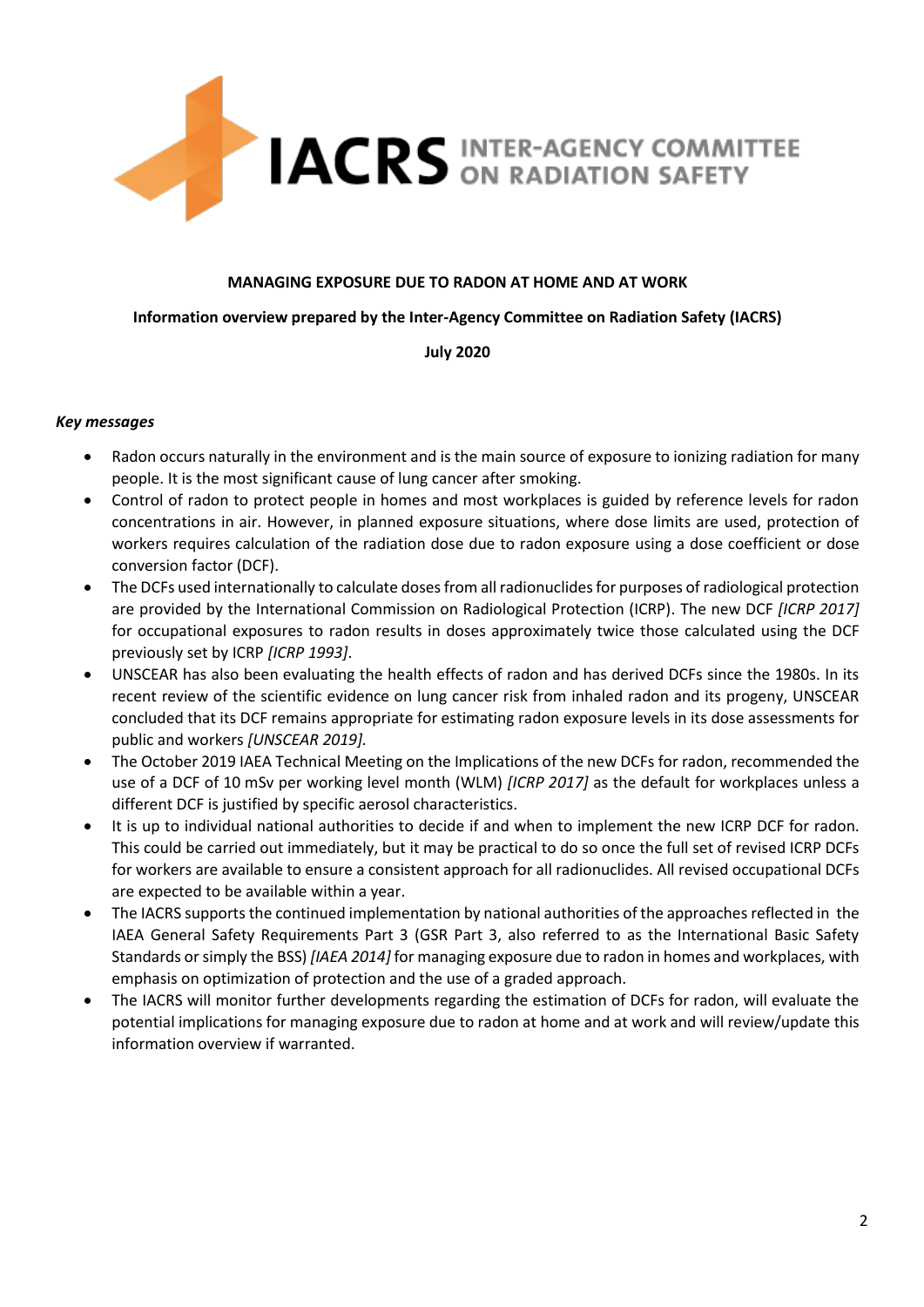# *Purpose*

This document has been prepared by the Inter-Agency Committee on Radiation Safety (IACRS<sup>1</sup>) to summarize its current understanding of approaches for the management of exposure due to radon<sup>2</sup> for which the IACRS considers that there is a broad consensus. This document relates to a recent Information Note from the ICRP and UNSCEAR secretariat *[ICRP & UNSCEAR 2020]* and is linked to the implementation of the requirements that apply to radon in the IAEA General Safety Requirements Part 3 (GSR Part 3, also referred to as the International Basic Safety Standards or simply the BSS) *[IAEA 2014]*. It also takes into consideration the conclusions of an IAEA Technical Meeting on 1-4 October 2019<sup>3</sup> and subsequent discussions at the IAEA's Radiation Safety Standards Committee (RASSC) on 21-23 November 2019.

National authorities and radiation protection practitioners may use this information in managing exposures due to radon at home and at workplaces.

European Union (EU) Member States are bound to comply with the obligations laid down in the legally binding Council Directive 2013/59/Euratom *[EC 2013]* – the Euratom Basic Safety Standards (BSS Directive). The BSS Directive had to be transposed into the national legal frameworks of all EU Member States and further implemented in practice. The BSS Directive contains detailed requirements on protection from exposure to indoor radon. While the BSS Directive's approach is generally consistent with the one given in the International BSS, there are, however, some differences (see section "Radon in Council Directive 2013/59/Euratom – the Euratom Basic Safety Standards"). For EU Member States, the legal requirements laid down in the BSS Directive prevail.

## *Why is this important?*

This document is important and timely because ICRP has recently recommended new DCFs for radon, about twice the value previously recommended in 1993. More recently, UNSCEAR, after review of newly available scientific evidence, has confirmed that the DCF for radon, as published in its previous reports since 1982, remains appropriate for estimating radon exposure levels in its dose assessments for public and workers. This has drawn attention to the potential implications for radon policies and regulations.

## *Background*

- Radon is a radioactive gas present in the air we breathe every day.
- While radon is generally present in low concentrations in outdoor air, it can accumulate in indoor environments such as homes and workplaces, and in underground workplaces such as mines.
- While the relative contribution to radiation exposure from the radon gas itself is low, its short-lived decay products (known as radon progeny) are the main contributors to the radiation exposure of many people throughout their lifetime.
- Radon is regarded as the most significant cause of lung cancer after smoking.

## *Characteristics of Exposure due to Radon*

- The concentration of radon and the corresponding concentration of radon progeny are related by the 'equilibrium factor' (F).
- Where the ventilation rate is high, F is usually low. This is because, while radon may continue to be produced, the radon progeny have insufficient time to 'grow in' because of the dilution and clearing effect of the ventilation.
- Where the ventilation rate is low, F can be high. This is because the radon progeny have time to grow in and

*<sup>1</sup>European Commission (EC); Food and Agriculture Organization of the United Nations (FAO); International Atomic Energy Agency (IAEA); International Commission on Radiation Units and Measurements (ICRU); International Commission on Radiological Protection (ICRP); International Electrotechnical Commission (IEC); International Labour Organization (ILO); International Radiation Protection Association (IRPA); International Standards Organization (ISO); Nuclear Energy Agency of the Organization for Economic Co-operation and Development (NEA/OECD); Pan American Health Organization (PAHO); United Nations Scientific Committee on the Effects of Atomic Radiation (UNSCEAR); World Health Organization (WHO).*

*<sup>2</sup> Throughout this document, 'radon' refers specifically to radon-222.*

*<sup>3</sup> Technical Meeting on the Implications of the New Dose Conversion Factors for Radon, 1-4 October 2019, IAEA, Vienna.*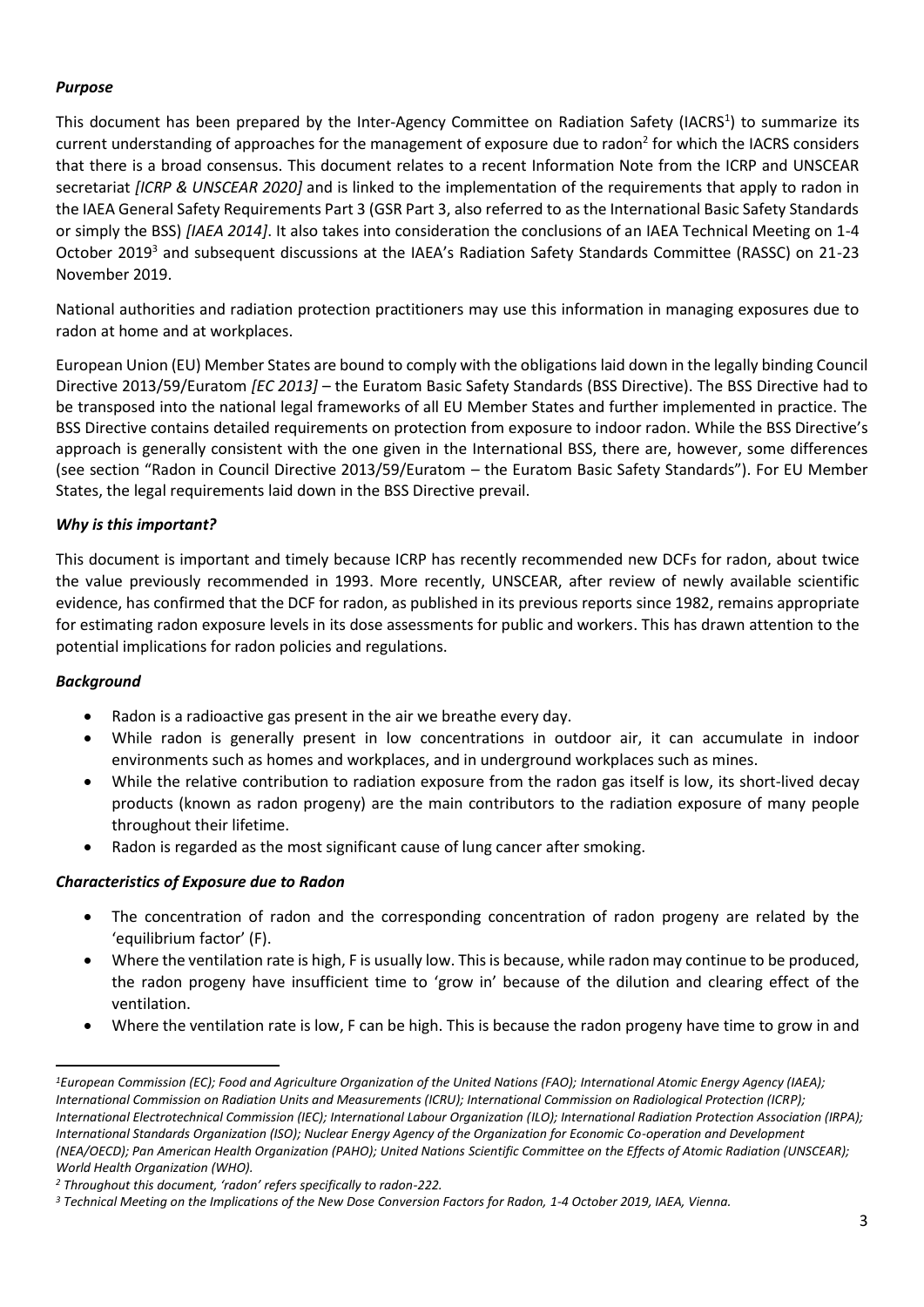approach equilibrium concentrations.

- Because radon is relatively easy to measure, radon concentration (in Bq/m<sup>3</sup>) has historically been used as a surrogate for radon progeny concentration.
- As most of the radiation dose is delivered by the radon progeny, care must be exercised when using radon concentration as the main measure for dose assessment and control.
- In planned exposure situations<sup>4</sup>, direct measurement of radon progeny may be preferable since uncertainties in conversion procedures could significantly affect the radiation doses received by workers.
- Unless otherwise stated, an F value of 0.4 is assumed as a default value.

### *Reference Levels and Dose Limits*

- Control of radon to protect people in homes and most workplaces is managed through the use of reference levels for radon concentrations in air.
- Reference levels are not limits and should not be used as such. By definition, they represent levels above which it would be inappropriate to plan to allow exposures to occur over an extended period of time, and below which optimization of protection should be implemented.
- In establishing reference levels, the national authority must first understand the extent to which people are exposed (i.e. the distribution of radon concentrations from a particular source within the population) as well as the ability to reduce exposures and the associated economic and societal consequences.
- For specific workplaces with elevated concentrations of naturally occurring radionuclides (such as uranium mining and some mineral extraction industries), radon concentrations are managed as planned exposure situations and occupational dose limits apply.
- Dose limits for occupational exposure are levels of individual dose that shall not be exceeded. Annual dose limits are established in GSR Part 3, in Council Directive 2013/59/Euratom, and in the national legislation of many countries.
- In planned exposure situations, worker exposure from radon is one component of the total radiation occupational exposure (with external gamma irradiation and internal exposure from inhalation of other radionuclides being the others).

### *Estimating Radiation Doses from Radon*

- A DCF is one of the required factors to convert a radon concentration or radon progeny concentration to a radiation dose.
- Control of radon to protect people in homes and most workplaces is guided by reference levels for radon concentrations in air and a DCF does not need to be applied. However, in certain situations, where dose limits are used, protection of workers requires calculation of the radiation dose due to radon exposure using a DCF.
- DCFs are used by regulators and practitioners and are integrated into the practice of radiation protection in planned exposure situations.
- Uniquely for radon and its progeny, DCFs can be derived from the results of epidemiological studies. Dosimetric studies can also be used to derive DCFs, as has been done by ICRP for all other radionuclides, including thoron (Rn-220). The derived DCFs can have large uncertainties, although those for radon are more firmly based than those for many other radionuclides.

### *Radon in GSR Part 3*

- IAEA safety standards are developed taking into account both the scientific reports of UNSCEAR and the recommendations of ICRP.
- GSR Part 3 outlines radiation safety requirements related to the exposure due to radon, reflecting the consensus of international organizations<sup>5</sup> and Member States.

*<sup>4</sup> Situations that arise from a planned activity that results in an exposure to radiation.*

*<sup>5</sup> GSR Part 3 is cosponsored by EC, FAO, IAEA, ILO, OECD/NEA, PAHO, UNEP and WHO. Other relevant international organizations and professional bodies were consulted during its development. The Council Directive 2013/59/Euratom introduces requirements related to the exposure to radon which differ from the requirements in GSR Part 3. European Union Member States need to transpose and implement the requirements of Council Directive 2013/59/Euratom*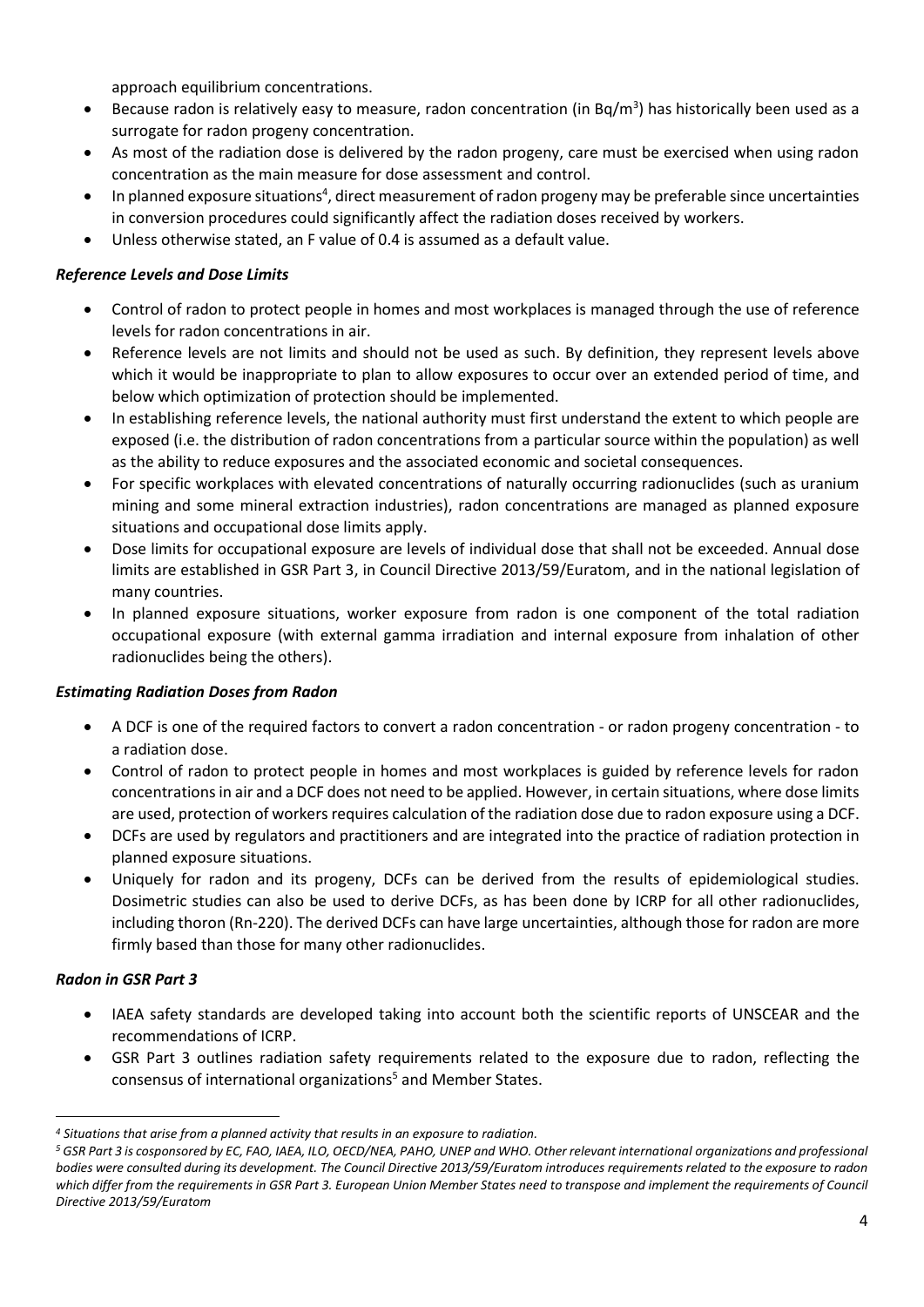- Reference levels in terms of indoor radon concentration have been established assuming an F value of 0.4.
- Exposure of members of the public in homes and other buildings with high occupancy rates is managed using a reference level which does not exceed an annual average activity concentration of 300 Bq/m<sup>3</sup>.
- Where indoor radon concentrations of public health concern have been identified, a radon action plan needs to be developed by the national authority(ies).
- The relevant national authorities are responsible for identifying the workplaces where radiation exposure may occur and, in consultation with the employer, develop the radiation protection measures to be applied.
- For workplaces managed as existing exposure situations, exposure of workers is controlled using a reference level which does not exceed an annual average activity concentration of 1 000 Bq/m<sup>3</sup>.<sup>6</sup> This is the case for most indoor workplaces.
- Workplaces where the annual average activity concentration cannot be reduced below 1000 Bq/m<sup>3</sup> are managed as planned exposure situations using a graded approach, and dose limits are applied. Under the ILO Convention 115, such workers are considered to be occupationally exposed to radiation and have recognized rights and duties in that regard.
- In planned exposure situations, for occupational exposure of workers over the age of 18 years, the effective dose limit is 20 mSv per year averaged over five consecutive years (100 mSv in five years) and of 50 mSv in any single year.

### **Radon in Council Directive 2013/59/Euratom – the Euratom Basic Safety Standards**

European Union Member States are bound to comply with the obligations laid down in the legally binding Council Directive 2013/59/Euratom. The requirements on protection from exposure to indoor radon can be summarised as follows:

- As major provision with regard to the radon protection strategy, the BSS Directive requires that all EU Member States establish a national action plan addressing long-term risks from radon in dwellings, buildings with public access and workplaces for any source of radon ingress, whether from soil, building materials or water. The BSS Directive offers a detailed list of items to be considered in preparing the national action plan.
- For dwellings, the BSS Directive requires the establishment of a national reference level for indoor radon concentrations that shall not be higher than *300 Bq/m<sup>3</sup>* .
- The respective national reference level for indoor radon concentration in workplaces shall also not be higher than *300 Bq/m<sup>3</sup>* unless it is warranted by national prevailing circumstances.
- EU Member States are requested to establish programmes to carry out radon measurements in workplaces within the areas identified under the national action plan, and in specific types of workplaces also identified in the national action plan.
- Workplaces where the radon concentration continues to exceed the national reference level, despite all actions taken to optimise, need to be notified to the competent authority and the radon exposure of workers needs to be assessed.
- Based on an assessment of the radon exposure of workers, the BSS Directive introduces a graded approach offering two levels of regulatory control of the given workplace. At workplaces, where the effective dose of workers is less than or equal to 6 mSv per year, the exposures of workers need to be kept under review. Workplaces where the exposure of workers is liable to exceed an effective dose of 6 mSv per year or a corresponding time-integrated radon exposure value shall be managed as a planned exposure situation and the Member States shall determine which occupational exposure requirements of the BSS Directive are appropriate.
- It is worth noting that the BSS Directive stipulates that the dose limits for occupational exposure apply to the sum of annual occupational exposures of a worker including occupational exposure to radon in workplaces requiring notification. The limit on the effective dose for occupational exposure of workers over the age of 18 years is 20 mSv per year.
- The assessment of the radon exposure of workers requires the application of dose conversion factors for radon.

<sup>6</sup> *The reference level required in the Council Directive 2013/59/Euratom is provided in the information box.*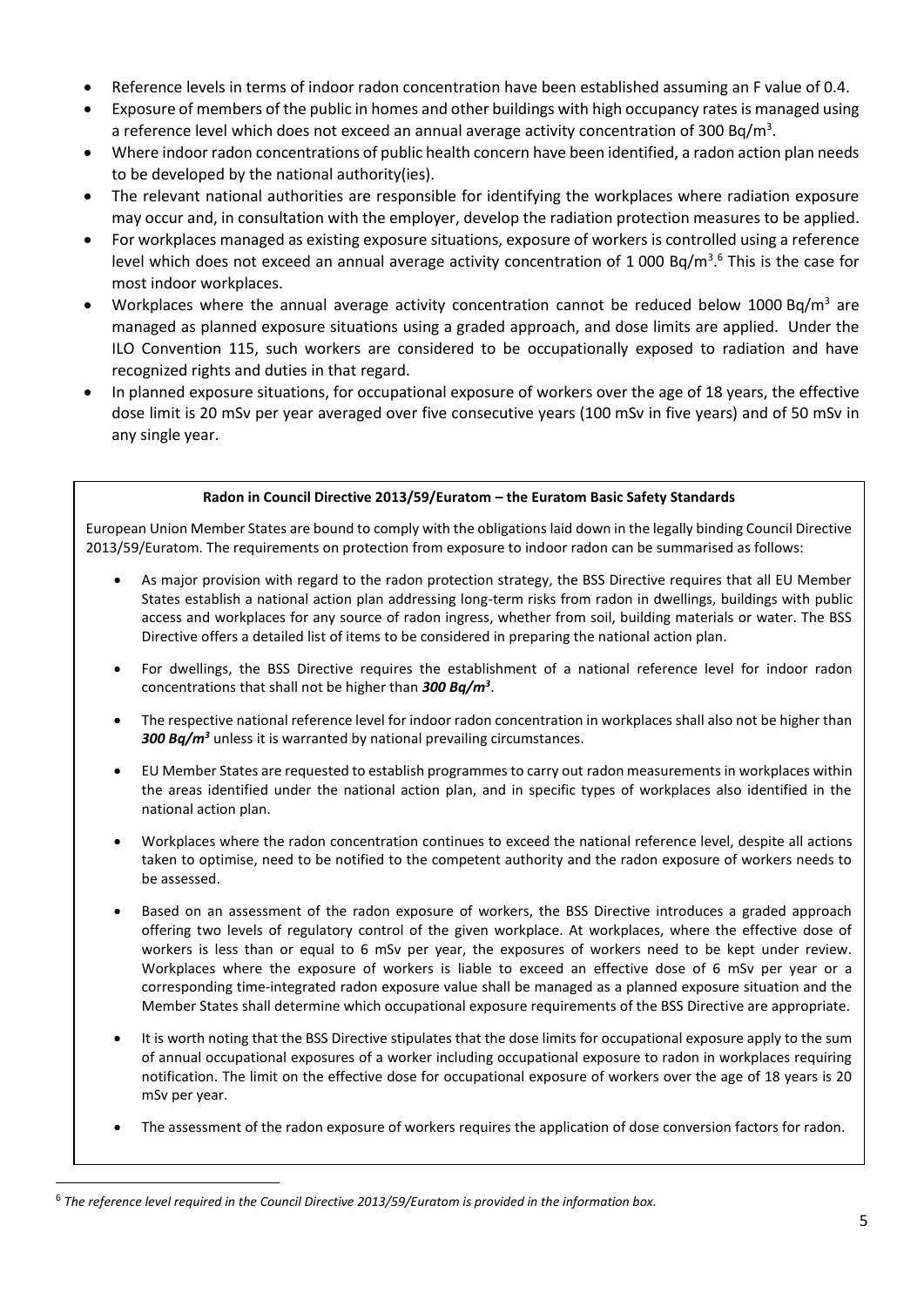### *Recent developments on radon DCFs*

- In 2018, ICRP issued *Publication 137* which has provided a revised DCF for exposures due to radon in workplaces *[ICRP 2017]*.
- The new DCF for exposures due to radon recommended by ICRP is 10 mSv per Working Level Month (WLM)<sup>7</sup>. This is approximately twice the value previously published in ICRP *Publication 65 [ICRP 1993]*.
- The ICRP publication also notes that in certain circumstances, e.g. where the aerosol characteristics are very different from standard assumptions, the use of a different DCF might be warranted. But in almost all situations, the new DCF is appropriate.
- ICRP has not yet published a revised DCF for radon exposure in homes but has stated that the value given will be the same value as for workplaces.
- ICRP has used biokinetic and dosimetric models to derive its new radon DCF, similar to its approach for other radionuclides, but has also taken account of values of dose conversion based on recent epidemiological data on radon and lung cancer.
- Using the new ICRP DCFs, the maximum reference levels (300 Bq/m<sup>3</sup> for homes and 1000 Bq/m<sup>3</sup> for workplaces)<sup>5</sup> correspond to effective doses around 13 - 14 mSv in a year.
- In 2019, UNSCEAR reviewed the most recent dosimetric and epidemiological studies of lung cancer resulting from inhalation of radon and progeny and also of the results of dosimetric models since 2006; the report is planned to be published in 2020. Given that the ranges observed in these data since 2006 were similar to those observed in previous UNSCEAR assessments and recognizing the uncertainties, UNSCEAR concluded that it was appropriate to continue to use the same DCF for radon progeny (corresponding to 5.7 mSv per WLM) for estimating radon exposure levels in its dose assessments for public and workers *[UNSCEAR 2006, UNSCEAR 2019]*. The UNSCEAR value of 5.7 mSv per WLM lies between the ICRP *Publication 65* DCF of 4 mSv per WLM for radon at home and 5 mSv per WLM at work *[ICRP 1993]* and the new ICRP value of 10 mSv per WLM for workplaces in ICRP *Publication 137 [ICRP 2017]*.
- In October 2019, the IAEA convened a Technical Meeting on the Implications of the New Dose Conversion Factors for Radon. The participants recommended using a DCF of 10 mSv per WLM (from ICRP *Publication 137*) as the default for workplaces in existing and planned exposure situations unless a different DCF is justified by specific aerosol characteristics, and that the same value should be used for residential dose assessments.
- It is up to individual national authorities to decide if and when to implement this new DCF for radon. This could be done immediately, but it may be practical to do so once the full set of revised DCFs for workers are available to ensure a consistent approach for all radionuclides. Alternatively, national authorities may decide to apply a DCF other than that recommended by ICRP justified by specific aerosol characteristics.

### *Summary*

IACRS notes that national authorities consider that the requirements in GSR Part 3 for managing radon exposure in homes and workplaces continue to be appropriate and do not need to be changed at this time. IACRS emphasises the following points:

- Implementation of safety standards for radiation protection is the responsibility of each Member State.<sup>8</sup>
- Optimization of protection is the most important tool for managing exposures to radon.
- A graded approach is always applied, as appropriate.
- Most situations involving exposure due to radon can be managed appropriately using reference levels (in terms of indoor radon concentrations) for monitoring and controlling exposure.
- National authorities continue to implement the requirements of GSR Part 3 in relation to characterisation

*<sup>7</sup> For all situations of occupational exposure to thoron, the ICRP recommends the use of a DCF of 5 mSv per WLM. In existing exposure situations, thoron exposure should be managed in a manner similar to that for radon i.e. through reference levels and application of optimization. Currently there are no reference levels for thoron in GSR Part 3.*

<sup>8</sup> *European Union Member States are required to transpose and implement the respective requirements in Council Directive 2013/59/Euratom.*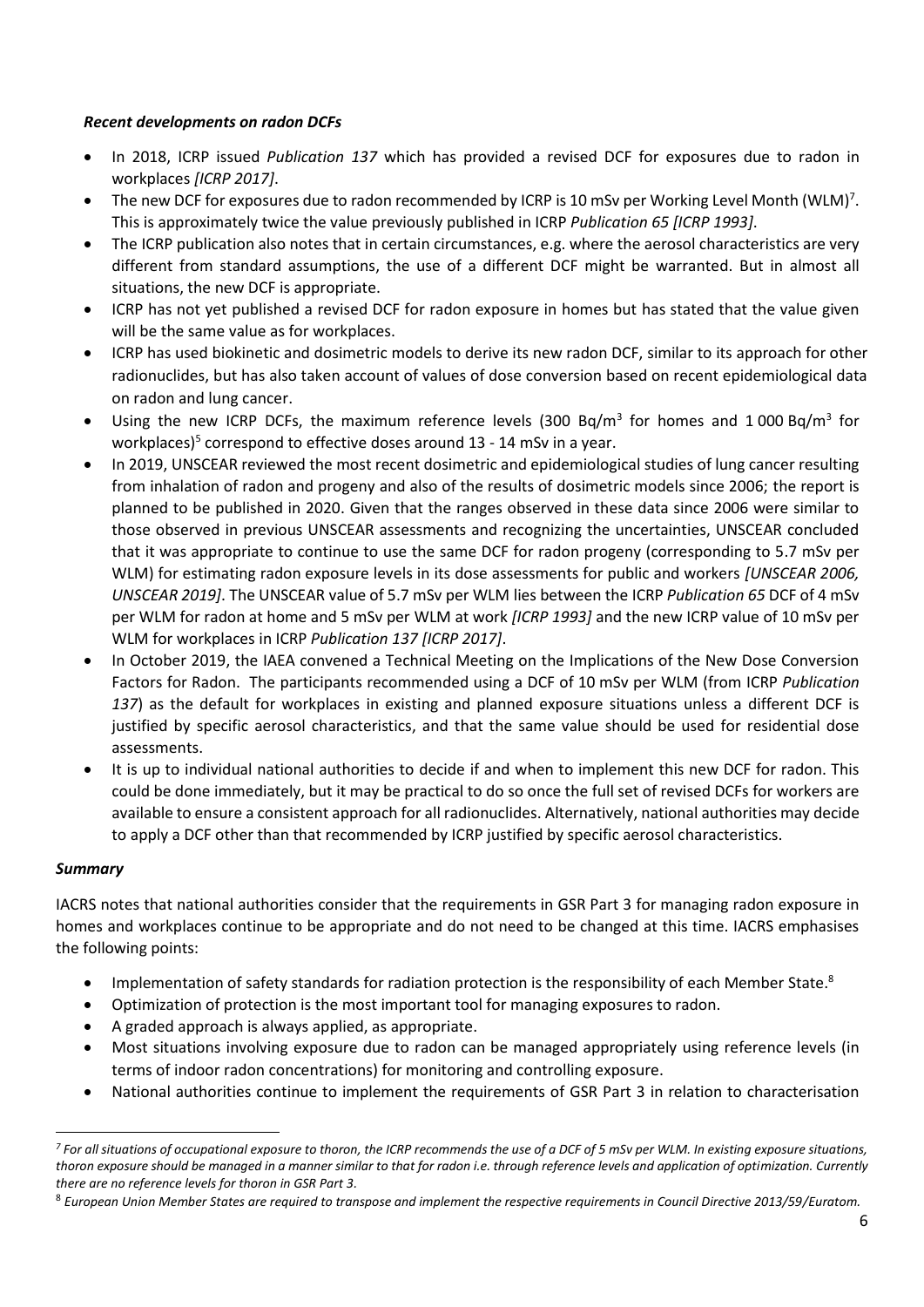and control of exposure of the public due to radon in existing exposure situations - including homes, schools, and kindergartens - by applying a reference level that does not exceed 300 Bq/m<sup>3</sup>.

- In line with GSR Part 3, for workplaces managed as existing exposure situations, worker exposure is controlled by applying a reference level that does not exceed 1 000 Bq/m<sup>3</sup>.9
- For exposure due to radon in homes and workplaces managed as existing exposure situations, control measures are based on the concentration of radon in indoor air and the use of a dose-conversion factor is not necessary. However, it is noted that the reference levels of 300 Bq/m<sup>3</sup> for homes and 1000 Bq/m<sup>3</sup> for workplaces correspond to effective doses of 13 – 14 mSv per year, consistent with the requirements of GSR Part 3 that doses should be within the band of  $1 - 20$  mSv and of the order of 10 mSv.
- For planned exposure situations, where worker dose assessment is required for ensuring compliance with the dose limits provided in GSR Part 3, national authorities may choose to use a DCF that most accurately reflects the actual situation in the respective workplace, in particular taking into account the most relevant equilibrium factor F and aerosol characteristics.
- When managing internal exposure, most national authorities apply the controls recommended by ICRP. ICRP is now producing an updated set of DCFs for all radionuclides. All updated DCFs for occupational exposures should be published within a year. It is a matter for each national authority to decide when to adopt the most recently published values. The new DCF for radon could be implemented immediately, or It may be practical to do so after the full set of new DCFs for occupational exposuresis available to ensure a consistent approach.
- The decision to use the new DCF recommended by ICRP is particularly relevant for workplaces which are managed as planned exposure situations. Additional controls may be necessary to ensure that the occupational dose limit is not exceeded.
- UNSCEAR has provided a comprehensive review of epidemiological studies of lung cancer resulting from inhalation of radon and its progeny and also of the results of dosimetric models since 2006. Given that the ranges observed in these data were similar to those observed in previous assessments and recognising the uncertainties that apply to both, UNSCEAR concluded that it is appropriate to continue the use of the dose conversion factor of 9 nSv per h Bq m<sup>-3</sup> EEC of radon-222, which corresponds to 1.6 mSv per mJ h m<sup>-3</sup> (5.7 mSv per WLM) of radon progeny, for estimating radon exposure levels in its dose assessments for public and workers.
- The October 2019 IAEA Technical Meeting on the Implications of the New Dose Conversion Factors for Radon, recommended the use of a DCF of 10 mSv per WLM *[ICRP 2017]* as the default for workplaces unless a different DCF is justified by specific aerosol characteristics.
- As required by GSR Part 3, a radiation protection program is needed to assess and manage radon exposure in workplaces, with a key focus on optimization of protection.
- The IACRS will monitor further developments regarding the estimation of DCFs for radon, will evaluate the potential implications for managing exposure due to radon at home and at work and will review/update this information overview if warranted.

**IACRS therefore supports the continued implementation by national authorities of the requirements in GSR Part 3 8 for managing exposure due to radon in homes and workplaces, with emphasis on optimization of protection and the use of a graded approach.**

## **References**

*[EC 2013]* Council Directive 2013/59/Euratom of 5 December 2013 laying down basic safety standards for protection against the dangers arising from exposure to ionising radiation, and repealing Directives 89/618/Euratom, 90/641/Euratom, 96/29/Euratom, 97/43/Euratom and 2003/122/Euratom available at [https://eur-lex.europa.eu/eli/dir/2013/59/oj.](https://eur-lex.europa.eu/eli/dir/2013/59/oj)

*[IAEA 2014]* Radiation protection and safety of radiation sources: international basic safety standards. General safety requirements part 3 (GSR Part 3) (IAEA, Vienna, 2014) available at [https://www.iaea.org/publications/8930/radiation-protection-and-safety-of-radiation-sources-international-](https://www.iaea.org/publications/8930/radiation-protection-and-safety-of-radiation-sources-international-basic-safety-standards)

*<sup>9</sup> Council Directive 2013/59/Euratom requires that the reference level for indoor radon concentrations in workplaces shall not exceed 300 Bq/m<sup>3</sup> .*